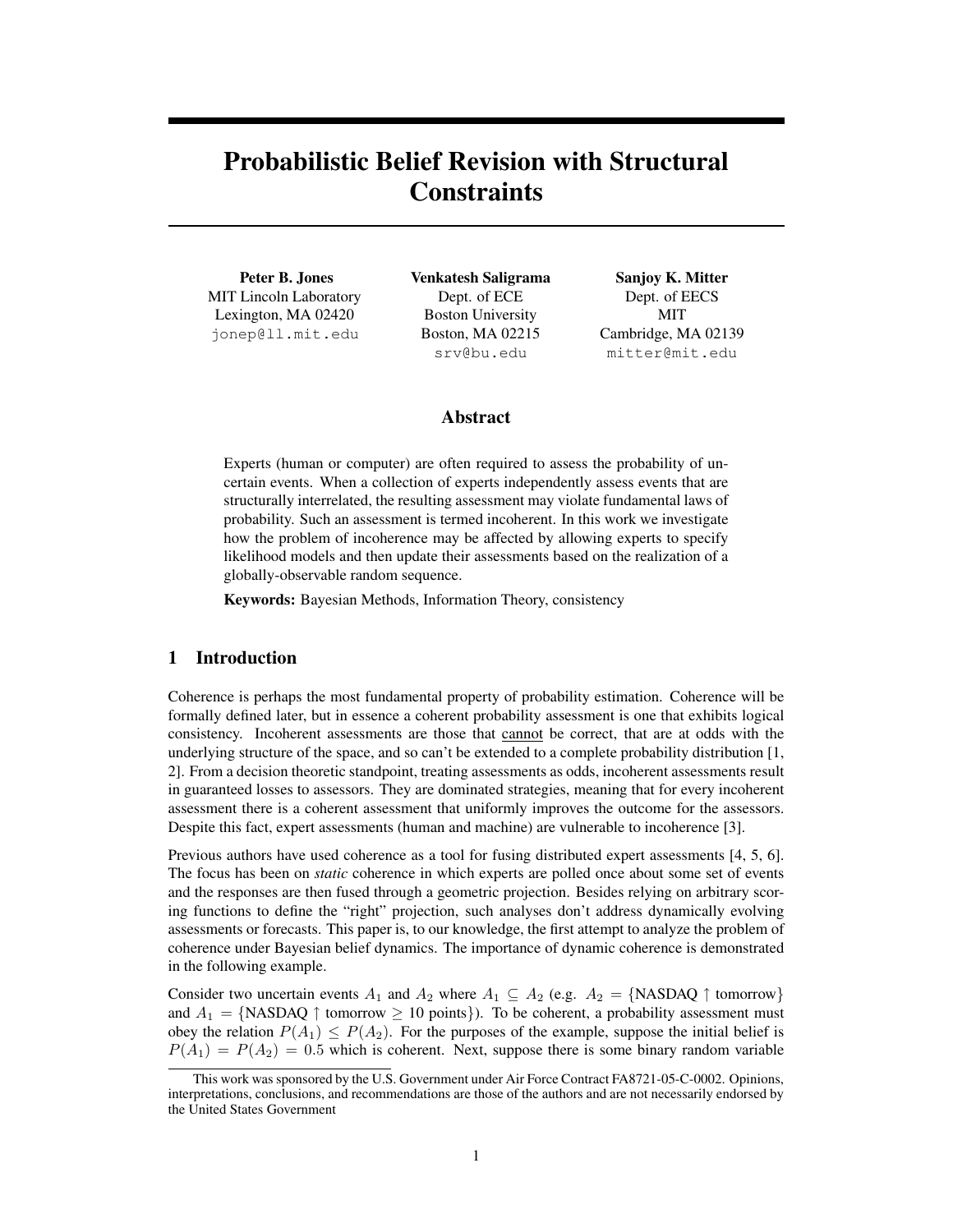Z that is believed to correlate with the underlying event (e.g.  $Z = 1$ <sub>{Google↑today}</sub> where 1 is an indicator function). The believed dependence between Z and  $A_i$  is captured by a likelihood model  $P(Z|A_i)$  that gives the probability of observing Z when event  $A_i$  does or doesn't occur. For the example, suppose  $Z = 0$  and the believed likelihoods are  $P(Z = 0|A_1) = 1$  and  $P(Z = 0|\bar{A}_1)$  and  $P(Z=0|A_2) = P(Z=0|\bar{A}_2) = 0.5$  where  $\bar{A}$  is the complement of  $\bar{A}$ . There's nothing inherently irrational in this belief model, but when Bayes' Rule is applied, it gives  $P(A_1|Z=0) = 0.67 >$  $P(A_2|Z=0) = 0.5$ . The belief update has *introduced* incoherence!

## 1.1 Motivating Example

Concerned with their network security, BigCorps wants to purchase an Intrusion Detection and Prevention System (IDPS). They have two options,  $IDPS<sub>1</sub>$  and  $IDPS<sub>2</sub>$ . IDPS<sub>1</sub> detects both distributed denial of service (DDoS) attacks and port scan (PS) attacks, while IDPS<sub>2</sub> detects only DDoS attacks. While studying the NIST guide to IDPSs [7], BigCorps' CTO notes the recommendation that "organizations should consider using multiple types of IDPS technologies to achieve more comprehensive and accurate detection and prevention of malicious activity." Following the NIST recommendation, BigCorps purchases both IDPSs and sets them to work monitoring network traffic.

One morning while reading the output reports of the two detectors, an intrepid security analyst witnesses an interesting behavior.  $IDPS<sub>2</sub>$  is registering an attack probability of 0.1 while detector IDPS<sub>1</sub> is reading an attack probability of 0.05. Since the threats detected by IDPS<sub>1</sub> are a superset of those detected by  $IDPS<sub>2</sub>$ , the probability assigned by  $IDPS<sub>1</sub>$  should always be larger than that assigned by IDPS<sub>2</sub>. The dilemma faced by our analyst is how to reconcile the logically incoherent outputs of the two detectors. Particularly, how to ascribe probabilities in a way that is logically consistent, but still retains as much as possible the expert assessments of the detectors.

## 1.2 Contributions of this Work

This work introduces the concept of dynamic coherence, one that has not been previously treated in the literature. We suggest two possible forms of dynamic coherence and analyze the relationship between them. They are implemented and compared in a simple network modeling simulation.

## 1.3 Previous Work

Previous authors have analyzed coherence with respect to contingent (or conditional) probability assessments [8, 9, 10]. These developments attempt to determine conditions characterizing coherent subjective posteriors. While likelihood models are a form of contingent probability assessment, this paper goes further in analyzing the impact of these assessments on coherent belief dynamics.

In [11, 12] a different form of conditional coherence is suggested which derives from coherence of a joint probability distribution over observations and states of nature. It is shown that for this stronger form of conditional coherence, certain specially structured event sets and likelihood functions will produce coherent posterior assessments.

Logical consistency under non-Bayesian belief dynamics has been previously analyzed. In [13] conditions for invariance under permutations of the observational sequence under Jeffrey's rule are developed. A comparison of Jeffrey's rule and Pearl's virtual evidence method is made in [14] which shows that the virtual evidence method implicitly assumes the conditions of Jeffrey's update rule.

## 2 Model

Let  $\Omega = {\omega_1, \omega_2, \ldots}$  be an event space and  $(\Omega, \mathcal{F})$  a measurable space. Let  $\theta : \Omega \to \Theta$  be a measurable random variable; consider  $\Theta = \{\theta^1, \theta^j, \dots, \theta^J\}$  to be the set of all possible "states of the world." Also, let  $Z_i$ :  $\Omega \to \mathcal{Z}$  be a sequence of measureable random variables; consider  $Z_i$  to be the sequence of observations, with  $\mathcal{Z} = \{z^1, z^2, \dots, z^K\}$  and  $K < \infty$ . Let  $\Omega_{\theta}$  (resp.  $\Omega_{Z_i}$ ) be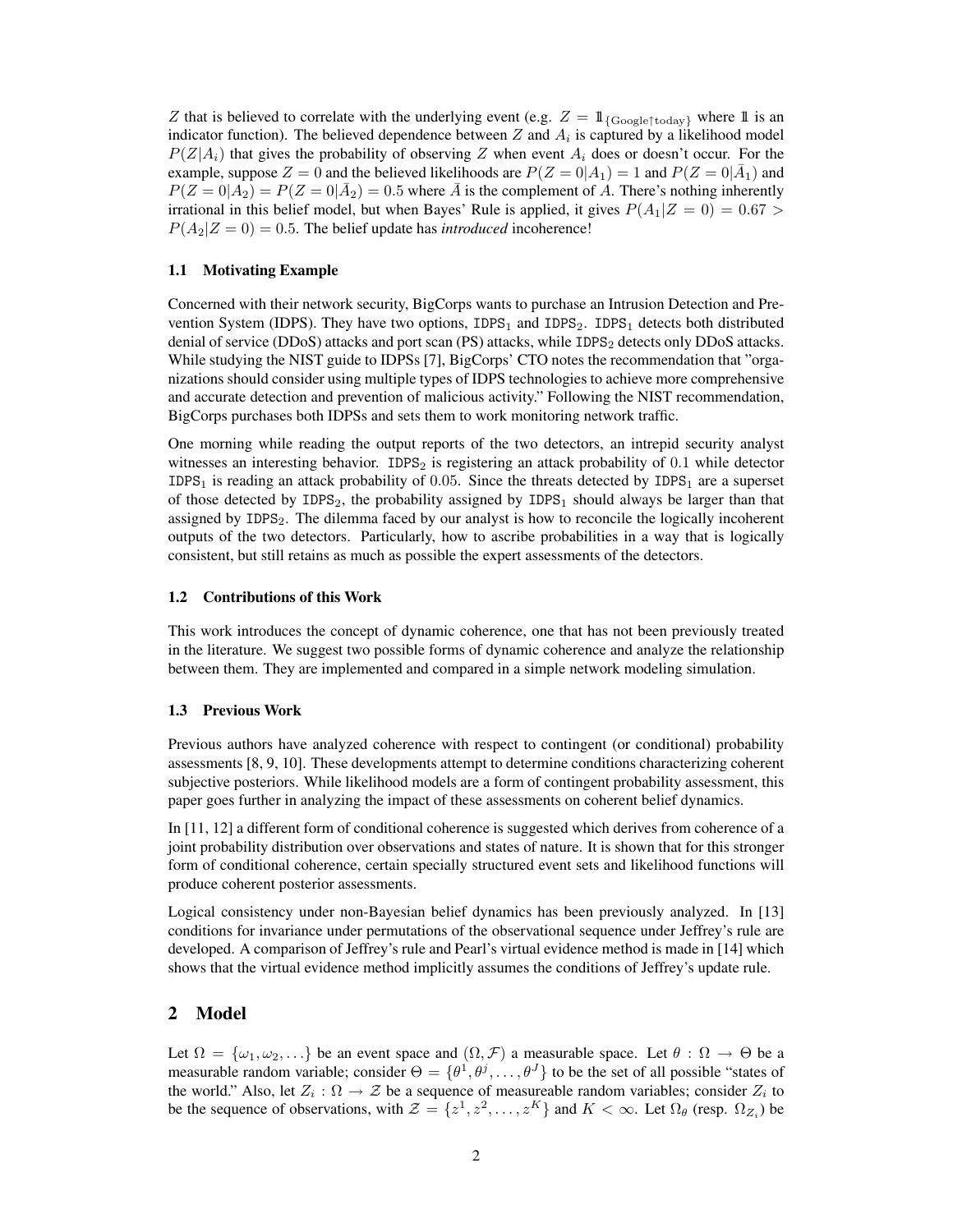the pre-image of  $\theta$  (resp.  $Z_i$ ). Since the random variables are assumed measureable,  $\Omega_{\theta}$  and  $\Omega_{Z_i}$  are measureable sets (i.e. elements of  $\mathcal{F}$ ), as are their countable intersections and unions.

For  $i = 1, 2, ..., N$ , let  $A_i^{\theta}$  be a subset of  $\Theta$ , let  $A_i = \bigcup_{\{\theta \in A_i^{\theta}\}} \Omega_{\theta}$  and let  $A = \{A_i\}$ . We call elements of A events under assessment. The characteristic matrix  $\chi$  for the events under assessment is defined as ½

$$
\chi_{ij} = \begin{cases} 1 & \theta^j \in A_i^{\theta} \\ 0 & \text{o.w.} \end{cases}
$$

.

An individual probability assessment  $P : \mathcal{A} \to [0, 1]$  maps each event under assessment to the unit interval. In an abuse of notation, we will let  $P \triangleq$  $\begin{bmatrix} P(A_1) & P(A_2) & \cdots & P(A_N) \end{bmatrix}^T$  be a (joint) probability assessment. A coherent assessment (i.e. one that is logically consistent) can be described geometrically as lying in the convex hull of the columns of  $\chi$ , meaning  $\exists \lambda \in [0,1]^J$  s.t.  $i_{i} \lambda_{i} = 1$  and  $P = \chi \lambda$ .

We now consider a sequence of probability assessments  $P_n$  defined as follows:  $P_n$  is the result of a belief revision process based on an initial probability assessment  $P_0$ , a likelihood model  $p_n(z|A)$ , and a sequence of observations  $Z_1, Z_2, \ldots, Z_n$ . A likelihood model  $p_n(z|\mathcal{A})$  is a pair of probability mass functions over the observations: one conditioned on A and the other conditioned on  $\overline{A}$  (where  $\overline{A}$  denotes the complement of A). We will make the simplifying assumption that the likelihood model is *static*, i.e.  $p_n(z|A) = p(z|A)$  and  $p_n(z|\overline{A}) = p(z|\overline{A})$  for all n.

In this paper we assume belief revision dynamics governed by Bayes' rule, i.e.

$$
P_{n+1} = \frac{p(z_{n+1}|A) * P_n}{p(z_{n+1}|A) * P_n + p(z_{n+1}|\overline{A}) * (1 - P_n)} = \frac{1}{1 + \frac{p(z_{n+1}|\overline{A})}{p(z_{n+1}|\overline{A})} \frac{1 - P_n}{P_n}}
$$

To simplify development, denote  $p(z = z^i | A_j) = \alpha_{ij}$  and  $p(z = z^i | \bar{A}_j) = \beta_{ij}$  and assume  $\forall j$ ,  $\exists i$ s.t.  $\alpha_{ij} \neq \beta_{ij}$  (i.e. each event has at least one informative observation) and  $\alpha_{ij} \in (0,1), \beta_{ij} \in (0,1)$ for all  $i, j$  (i.e. no observation determines absolutely whether any event obtains). Then by induction the posterior probability of event  $A$  after  $n$  observations is:

$$
P_n(A_j) = \frac{1}{1 + \frac{1 - P_0}{P_0} \prod_{i=1}^K \left(\frac{\beta_{ij}}{\alpha_i}\right)^{n_i}}
$$
(1)

when  $n_i$  is the number of observations  $z^i$ .

## 3 Probability convergence for single assessors

For a single assessor revising his estimate of the likelihood of event A, let the probability model be given by  $p(z = z^i | A) = \alpha_i$  and  $p(z = z^i | \overline{A}) = \beta_i$ . It is convenient to rewrite (1) in terms of the ratio  $\rho_i = \frac{n_i}{n}$  and for simplicity assuming  $P_0 = 0.5$  (although the analysis holds for general  $P_0 \in (0, 1)$ ). Substituting yields

$$
P_n = \frac{1}{1 + \left[\prod_{i=1}^K \left(\frac{\beta_i}{\alpha_i}\right)^{\rho_i}\right]^n}
$$
\n(2)

Note that 1)  $\rho$  is the empirical distribution over the observations, and so converges almost surely (a.s.) to the true generating distribution, and 2) the convergence properties of  $P_n$  are determined by the quantity between the square brackets in (2). Specifically, let

$$
L_{\infty} = \lim_{n \to \infty} \prod_{i=1}^{K} \left(\frac{\beta_i}{\alpha_i}\right)^{\rho_i}
$$

 $L_{\infty}$  is commonly referred to as the likelihood ratio, familiar from classical binary hypothesis testing. Since  $\rho$  converges a.s. and the function is continuous,  $L_{\infty}$  exists a.s. If  $L_{\infty} < 1$  then  $P_n \to 1$ ; if  $L_{\infty} > 1$  then  $P_n \to 0$ ; if  $L_{\infty} = 1$  then  $P_n \to \frac{1}{2}$ .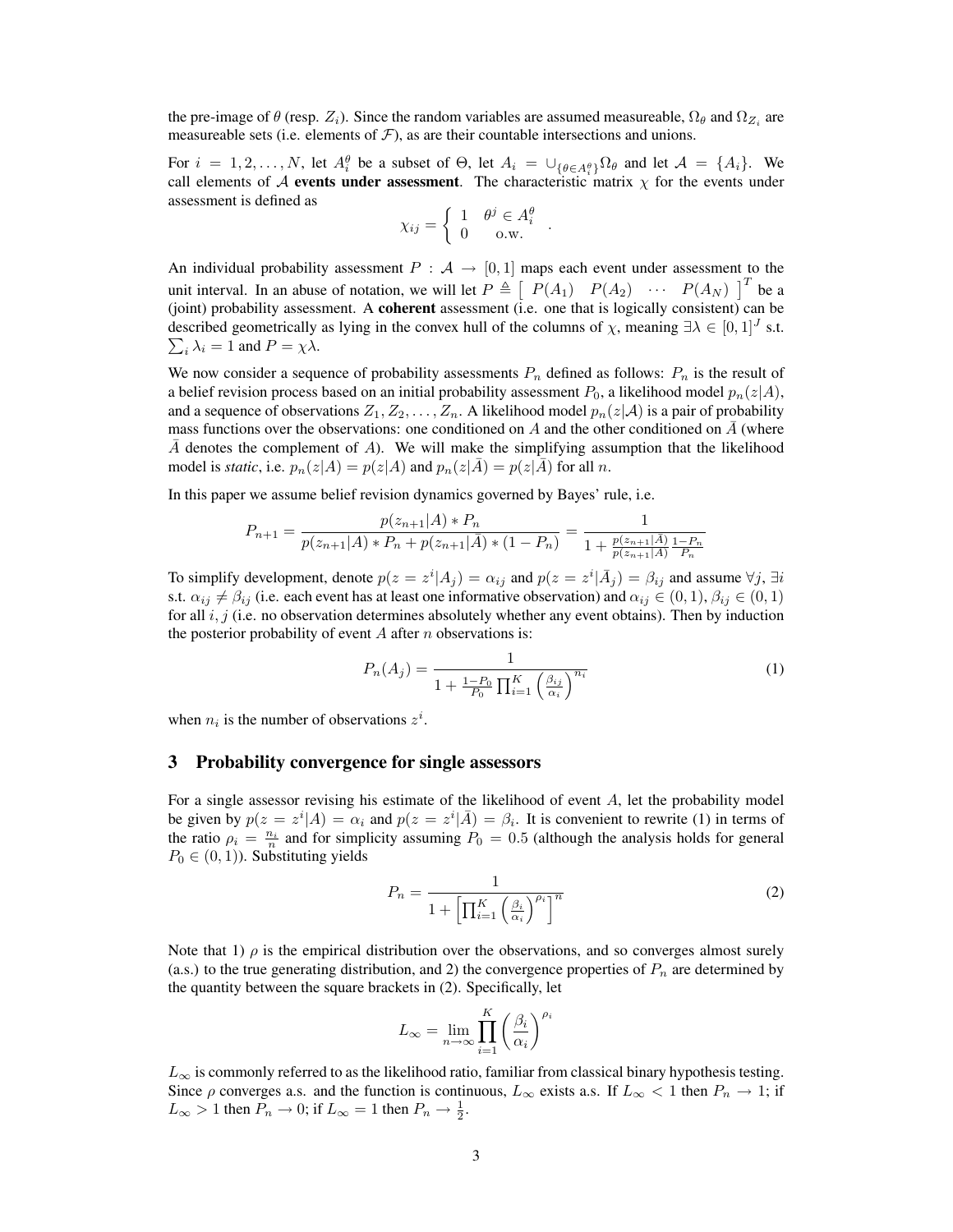## 3.1 Matched likelihood functions

Assume that the likelihood model is both infinitely precise and infinitely accurate, meaning that when A (resp.  $\bar{A}$ ) obtains observations are generated i.i.d. according to  $\alpha$  (resp.  $\beta$ ).

Assume that A obtains; then  $L_{\infty} = \prod_{i=1}^{K} \left( \frac{\beta_i}{\alpha_i} \right)$  $\sqrt{\alpha_i}$ a.s. Let  $\mathcal{L}_{\infty} = \log L_{\infty}$  which in this case yields

$$
\mathcal{L}_{\infty} = \log \prod_{i=1}^{K} \left( \frac{\beta_i}{\alpha_i} \right)^{\alpha_i} = \sum_{i=1}^{K} \alpha_i \log \frac{\beta_i}{\alpha_i} = -D(\alpha||\beta) < 0
$$

where all relations hold a.s.,  $D(||\cdot||)$  is the relative entropy [15], and the last inequality follows since by assumption  $\alpha \neq \beta$ . Since  $\mathcal{L}_{\infty} < 0 \Leftrightarrow L_{\infty} < 1$ , this implies that when the true generating distribution is  $\alpha$ ,  $P_n \rightarrow 1$  a.s.

Similarly, when  $\overline{A}$  obtains, we have

$$
\mathcal{L}_{\infty} = \log \prod_{i=1}^{K} \left( \frac{\beta_i}{\alpha_i} \right)^{\beta_i} = \sum_{i=1}^{K} \beta_i \log \frac{\beta_i}{\alpha_i} = D(\beta || \alpha) > 0
$$

and  $P_n \to 0$  a.s.

## 3.2 Mismatched likelihood functions

Now consider the situation when the expert assessed likelihood model is incorrect. Assume the observation generating distribution is  $\gamma = \mathbb{P}(Z_i = z)$  where  $\gamma \neq \alpha$  and  $\gamma \neq \beta$ . In this case,  $\mathcal{L}_{\infty} = \sum \gamma_i \log \frac{\beta_i}{\alpha_i}$ . We define

$$
T(\gamma) = -\mathcal{L}_{\infty} = \sum_{i} \gamma_i \log \frac{\alpha_i}{\beta_i}
$$
 (3)

Then the probability simplex over the observation space  $Z$  can be partitioned into two sets:  $\mathcal{P}_0 = \{ \gamma | T(\gamma) < 0 \}$  and  $\mathcal{P}_1 = \{ \gamma | T(\gamma) > 0 \}$ . By the a.s. convergence of the empirical distribtuion,  $\gamma \in \mathcal{P}_i \Rightarrow P_n \to i$ . (The boundary set  $\{\gamma | T(\gamma) = 0\}$  represents an unstable equilibrium in which  $P_n$  a.s. converges to  $\frac{1}{2}$ ).

The problem of mismatched likelihood functions is similar to composite hypothesis testing (c.f. [16] and references therein). Composite hypothesis testing attempts to design tests to determine the truth or falsity of a hypothesis with some ambiguity in the underlying parameter space. Because of this ambiguity, each hypothesis  $\mathcal{H}_i$  corresponds not to a single distribution, but to a set of possible distributions. In the mismatched likelihood function problem, composite spaces are formed due to the properties of Bayes' rule for a specific likelihood model. A corollary of the above result is that if  $\mathcal{H}_i \subseteq \mathcal{P}_i$  then Bayes' rule (under the specific likelihood model) is an asymptotically perfect detector.

## 4 Multiple Assessors with Structural Constraints

In Section 3 we analyzed convergence properties of a single event under assessment. Considering multiple events introduces the challenge of defining a dynamic concept of coherence for the assessment revision process. In this section we suggest two possible definitions of dynamic coherence and consider some of the implications of these definitions.

#### 4.1 Step-wise Coherence

We first introduce a step-wise definition of coherence, and derive equivalency conditions for the special class of 2-expert likelihood models.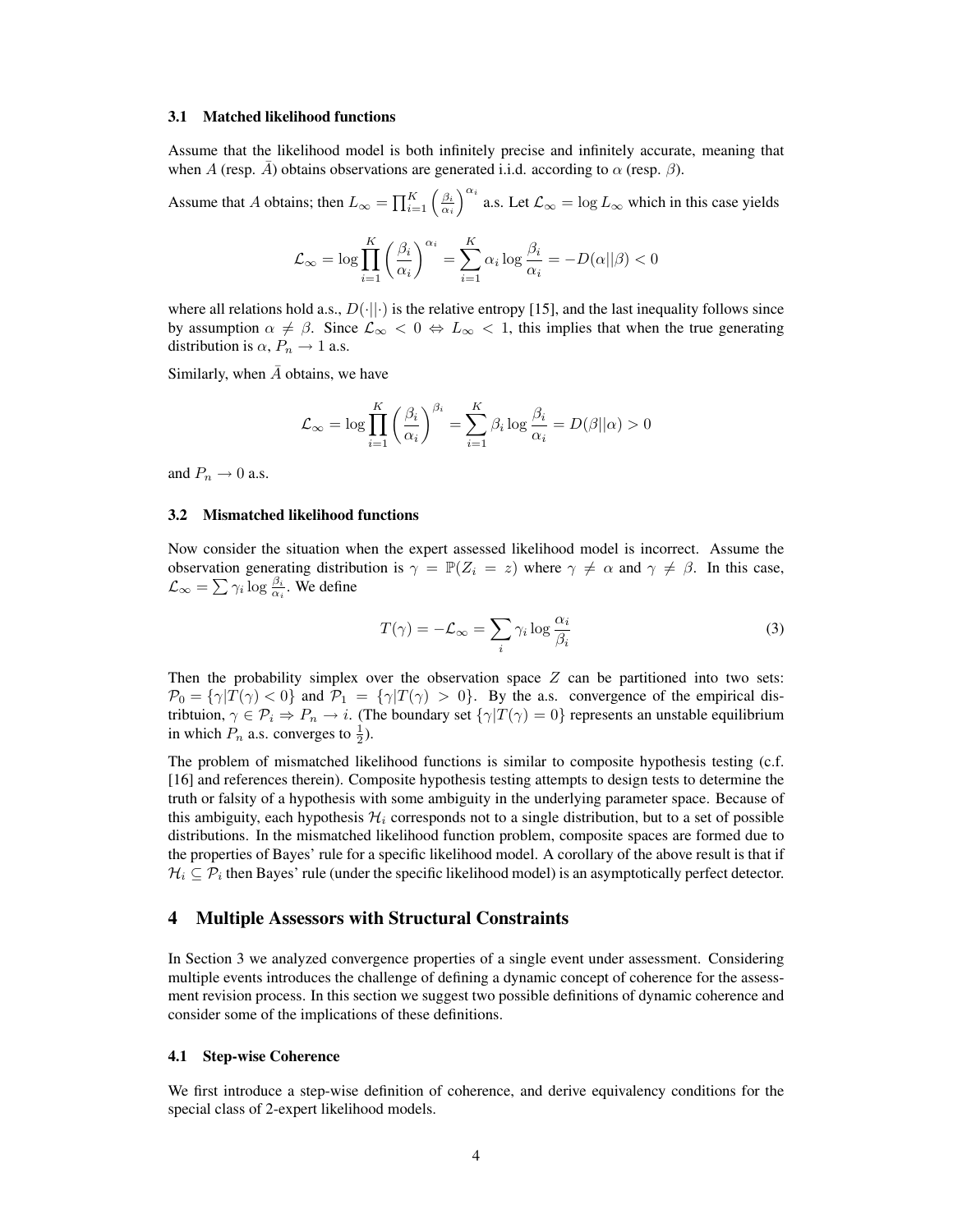**Definition 1** *Under the Bayes' rule revision process, a likelihood model*  $p(z|A)$  *is step-wise coherent (SWC) if*  $P_n \in \text{convhull}(\chi) \Rightarrow P_{n+1} \in \text{convhull}(\chi)$  *for all*  $z \in \mathcal{Z}$ *.* 

Essentially this definition says that if the posterior assessment process is coherent at any time, it will remain coherent perpetually, independent of observation sequence. We derive necessary and sufficient conditions for SWC for the characteristic matrix given by

$$
\chi = \left[ \begin{array}{ccc} 1 & 1 & 0 \\ 0 & 1 & 0 \end{array} \right] \tag{4}
$$

Generalizations of this development are possible for any  $\chi \in \{0,1\}^{2 \times |\Theta|}$ .

Note that under the characteristic matrix given by (4) a model is SWC iff  $P_n(A_1) \ge P_n(A_2)$  for all *n* and all coherent  $P_0$ . Proceeding inductively, assume  $P_n$  is *marginally* SWC, i.e.  $P_n(A_1)$  $P_n(A_2) = \pi$ . Due to the continuity of the update rule, a model will be SWC iff it is coherent at the margins. For coherence, for any i we must have  $P_{n+1}(A_1) \ge P_{n+1}(A_2)$ . By substitution into (1)

 $\frac{\alpha_{i1}\pi}{\alpha_{i1}\pi+\beta_{i1}(1-\pi)} \ge \frac{\alpha_{i2}\pi}{\alpha_{i2}\pi+\beta_{i2}(1-\pi)}$  or, equivalently,  $\frac{\alpha_{i1}}{\alpha_{i2}} \ge \frac{\alpha_{i1}\pi+\beta_{i1}(1-\pi)}{\alpha_{i2}\pi+\beta_{i2}(1-\pi)}$  $\frac{\alpha_{i1}\pi + \beta_{i1}(1-\pi)}{\alpha_{i2}\pi + \beta_{i2}(1-\pi)}$ .

By monotonicity,  $\frac{\alpha_{i1}\pi + \beta_{i1}(1-\pi)}{\alpha_{i2}\pi + \beta_{i2}(1-\pi)} \in$  $\left[\min\left\{\frac{\alpha_{i1}}{\alpha_{i2}},\frac{\beta_{i1}}{\beta_{i2}}\right.\right.$  $\Big\}$ , max  $\Big\{ \frac{\alpha_{i1}}{\alpha_{i2}}, \frac{\beta_{i1}}{\beta_{i2}} \Big\}$  $\frac{1}{2}$ . Since  $\frac{\alpha_{i1}}{\alpha_{i2}} \ge \frac{\alpha_{i1}}{\alpha_{i2}}$  degenerately, for  $\chi$  given by (4), the model will be SWC iff  $\frac{\alpha_{i1}}{\alpha_{i2}} \ge \frac{\beta_{i1}}{\beta_{i2}} \,\forall i$ , or (rearranging)

$$
\forall i, \ \frac{\alpha_{i1}}{\beta_{i1}} \ge \frac{\alpha_{i2}}{\beta_{i2}} \tag{5}
$$

#### 4.2 Asymptotic coherence

While it is relatively simple to characterize coherent models in the two assessor case, in general SWC is difficult to check. As such, we introduce a simpler condition:

**Definition 2** *A likelihood model*  $p(z|A)$  *is* **weakly asymptotically coherent** *(WAC) if for all observation generating distributions*  $\gamma$  *s.t.*  $\lim_{n\to\infty} P_n \in \{0,1\}^N$ ,  $\exists i$  s.t.  $\lim_{n\to\infty} P_n = \chi e_i$  *a.s., where*  $e_i$  is the  $i^{th}$  unit vector.

Lemma 1 *Step-wise coherence implies weakly asymptotic coherence.*

Assume that a model is SWC but not WAC. Since it's not WAC, there exists a  $\gamma$  s.t.  $Z_i$  drawn IID from  $\gamma$  a.s. results in  $P_n \to \hat{P}$  where  $\hat{P} \in \{0,1\}^N$  is not a column of  $\chi$  and is therefore not coherent. Since this holds regardless of initial conditions, assume the process is initialized coherently. Then, by a separating hyperplane argument, there must exist some  $n$  (and therefore some  $z_n$ ) s.t.  $P_n \in \text{convhull}(\chi)$  and  $P_{n+1} \notin \text{convhull}(\chi)$ . This contradicts the assumption that the likelihood model is SWC. Therefore any SWC model is also WAC. We demonstrate that the converse is not true by counterexample in Section 4.2.2.

## 4.2.1 WAC for static models

Analogous to (3), we define

$$
T_j(\gamma) = \sum_i \gamma_i \log \frac{\alpha_{ij}}{\beta_{ij}}.\tag{6}
$$

For a given  $\gamma$ , define the logical vector  $r(\gamma)$  as

$$
r_j(\gamma) = \begin{cases} 0 & T_j(\gamma) < 0\\ 1 & T_j(\gamma) > 0\\ \text{undet} & T_j(\gamma) = 0 \end{cases}
$$
 (7)

**Lemma 2** *A likelihood model is WAC if*  $\forall \gamma$  *s.t.*  $\lim_{n\to\infty} P_n \in \{0,1\}^N$ ,  $\exists i$  *s.t.*  $r(\gamma) = \chi e_i$ .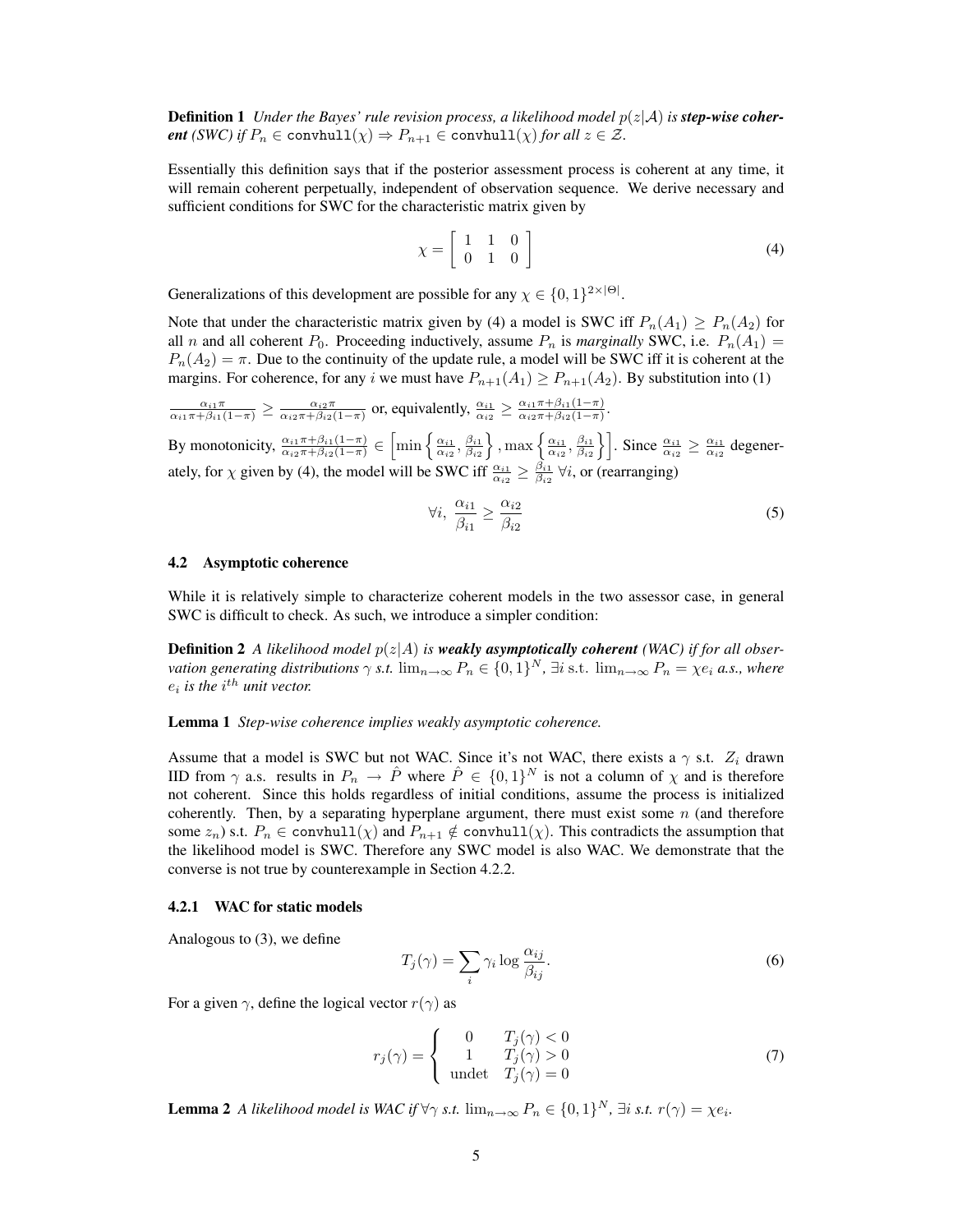Define the sets  $\mathcal{P}_i = \{ \gamma | r(\gamma) = \chi e_i \}$ . Lemma 2 states that for a WAC likelihood model,  $\{ \mathcal{P}_i \}$ partitions the simplex (excluding unstable edge events) into sets of distributions s.t.  $\gamma \in \mathcal{P}_i \Rightarrow$  $P_n \to \chi e_i$ . It is simple to show that the sets  $P_i$  are convex, and by definition the boundaries between sets are linear.

#### 4.2.2 Motivating Example Revisited

Consider again the motivating example of the two IDPSs from Section 1.1. Recall that  $IDPS<sub>1</sub>$  detects a superset of the attacks detected by IDPS2, and so this scenario conforms to the characteristic matrix analyzed in Section 4.1. Therefore (5) gives necessary and sufficient conditions for SWC, while (7) gives necessary and sufficient conditions for WAC.

Suppose that both the IDPSs use the interval between packet arrivals as their observation and assume the learned likelihood models for the two IDPSs happen to be geometrically distributed with parameters  $x_1, x_2$  (when an attack is occurring) and  $y_1, y_2$  (when no attack is occurring), with the index denoting the IDPS. We will analyze SWC and WAC for this class of models.

Plugging the given likelihood model into (5) implies that the model is SWC iff, for  $z = 0, 1, 2, \ldots$ 

$$
\left(\frac{1-x_1}{1-y_1}\right)^z \frac{x_1}{y_1} \ge \left(\frac{1-x_2}{1-y_2}\right)^z \frac{x_2}{y_2} \tag{8}
$$

Equation (8) will be satisfied iff  $\frac{x_1}{y_1} \ge \frac{x_2}{y_2}$  and  $\frac{1-x_1}{1-y_1} \ge \frac{1-x_2}{1-y_2}$ , which is therefore a necessary and sufficient condition for SWC.

Now, we turn to WAC. Forming  $T$  as defined in (6), we see that

$$
T_j(\gamma) = \sum_{z} \gamma_z z \log \frac{1 - x_j}{1 - y_j} + \log \frac{x_j}{y_j} = \mu \log \frac{1 - x_j}{1 - y_j} + \log \frac{x_j}{y_j}
$$
(9)

where  $\mu = E_{\gamma}[z]$ . By the structure of the characteristic matrix, the model will be WAC iff  $T_2(\gamma)$  $0 \Rightarrow T_1(\gamma) > 0$  for all  $\mu \geq 0$ . Assume for convenience that  $x_i > y_i$ . Then  $\{\gamma | T_i(\gamma) < 0\} =$  $\{\gamma|\mu < \frac{\log y_i/x_i}{\log(1-x_i)/(1-y_i)}\}$  and therefore the model is WAC iff

$$
\frac{\log \frac{x_2}{y_2}}{\log \frac{1 - x_2}{1 - y_2}} \ge \frac{\log \frac{x_1}{y_1}}{\log \frac{1 - x_1}{1 - y_1}}\n \tag{10}
$$

Comparing the conditions for SWC  $(8)$  to those for WAC  $(10)$ , we see that any parameters satisfying (8) also satisfy (10) but not vice versa. For example  $x_1 = 0.3$ ,  $x_2 = 0.5$ ,  $y_1 = 0.2$ ,  $y_2 = 0.25$  don't satisfy (8), but do satisfy (10). Thus WAC is truly a weaker sense of convergence than SWC.

## 5 Coherence with only finitely many observations

As shown in Sections 3 and 4, a WAC likelihood model generates a partition  $\{\mathcal{P}_i\}$  over the observation probability simplex such that  $\gamma \in \mathcal{P}_i \Rightarrow P_n \to \chi e_i$ . The question we now address is, given a WAC likelihood model and finitely many observations (with empirical distribution  $\hat{\gamma}_n$ ), how to revise an incoherent posterior probability assessment  $P_n$  so that it is both coherent and consistent with the observed data.

**Principle of Conserving Predictive Uncertainty:** Given  $\hat{\gamma}_n$ , choose  $\lambda$  such that  $\lambda_i = \Pr[\lim_{n \to \infty} \hat{\gamma}_n \in \mathcal{P}_i]$  for each i (where  $\gamma \in \mathcal{P}_i$  iff  $P_n \to \chi e_i$ ).

The principle of conserving predictive uncertainty states that in revising an incoherent assessment  $P_n$  to a coherent one  $\tilde{P}_n$ , the weight vectors over the columns of  $\chi$  should reflect the uncertainty in whether the observations are being generated by a distribution in the corresponding element of the partition  $\{\mathcal{P}_i\}$  (and therefore whether  $P_n$  is converging to  $\chi e_i$ ).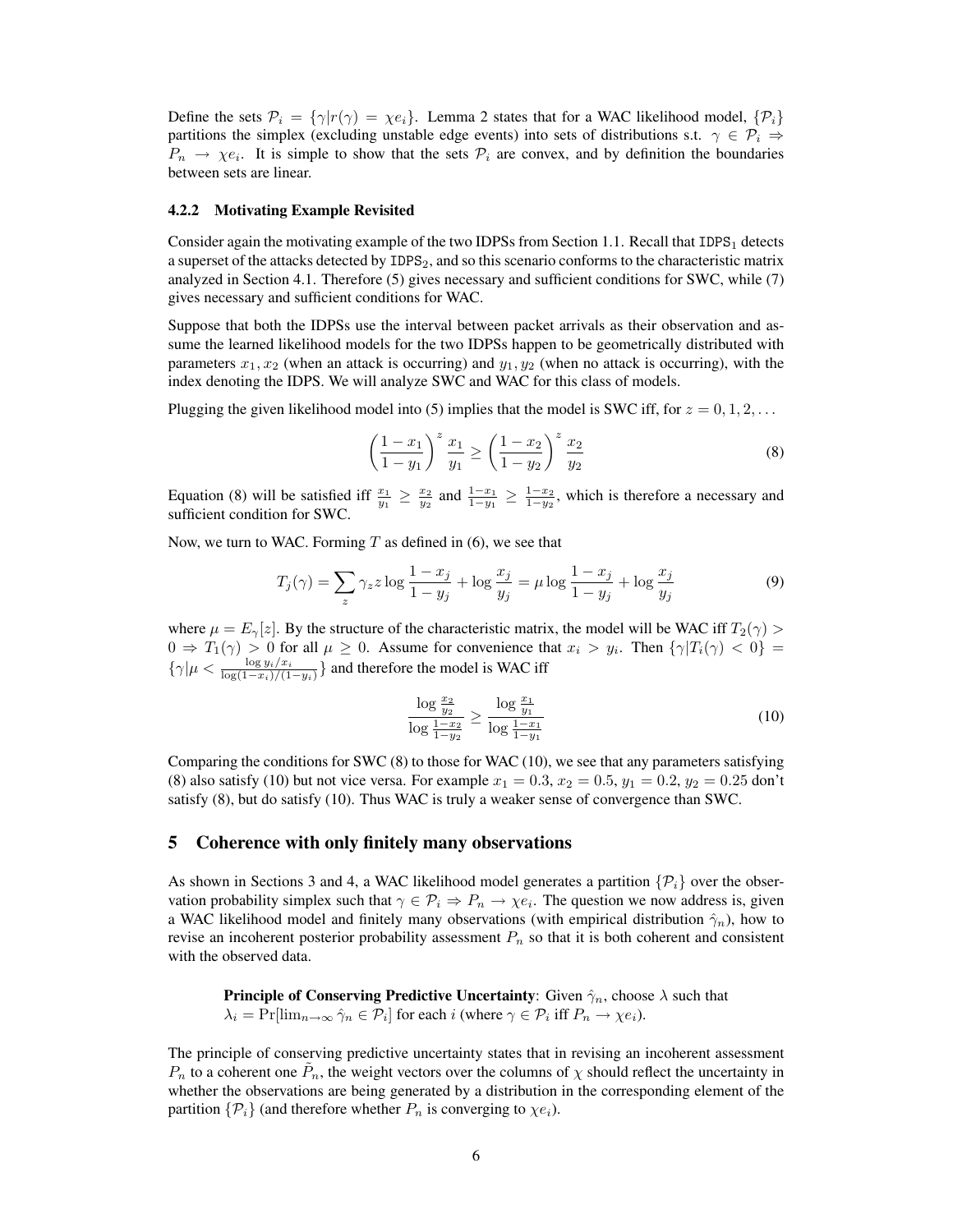Given a uniform prior over generating distributions  $\gamma$  and assuming Lebesgue measure  $\mu$  over the parameters of the generating distribution, we can write

$$
P(\gamma \in \mathcal{P}_i | \hat{\gamma}_n) = \int_{\gamma \in \mathcal{P}_i} P(\gamma | \hat{\gamma}_n) d\mu = \int_{\gamma \in \mathcal{P}_i} \frac{P(\hat{\gamma}_n | \gamma) P(\gamma)}{\int_{\mathcal{P}} P(\hat{\gamma}_n | \gamma') P(\gamma') d\mu'} d\mu
$$
  
= 
$$
\int_{\gamma \in \mathcal{P}_i} \frac{P(\hat{\gamma}_n | \gamma)}{\int_{\mathcal{P}} P(\hat{\gamma}_n | \gamma') d\mu'} d\mu = \frac{1}{\int_{\mathcal{P}} P(\hat{\gamma}_n | \gamma') d\mu'} \int_{\gamma \in \mathcal{P}_i} P(\hat{\gamma}_n | \gamma) d\mu
$$

In the limit of large  $n P(\hat{\gamma}_n|\gamma) \doteq e^{-nD(\hat{\gamma}||\gamma)}$  (where  $\doteq$  denotes equality to the first degree in the exponent; c.f. [15]). This implies that as n gets large,  $Pr[\lim_{n\to\infty}\hat{\gamma}_n \in \mathcal{P}_i]$  is dominated by the point  $\gamma_i^* = \operatorname{argmin}_{\gamma \in \mathcal{P}_i} D(\hat{\gamma}_n || \gamma)$  (i.e. the reverse i-projection, or Maximum Likelihood estimate). This suggests the following approximation method for determining a coherent projection of  $P_n$ :

$$
\lambda_j = \frac{P(\hat{\gamma}|\gamma_i^*)}{\sum_{j \le |\{\mathcal{P}_i\}|} P(\hat{\gamma}|\gamma_j^*)}
$$
\n(11)

The relationship between the ML estimates  $(\gamma_i^*)$  and the probability over the columns of the characteristic matrix is represented graphically in Figure 1. As will be shown in Section 6, the principle of conserving predictive uncertainty can even be effectively applied to non-WAC models.



Figure 1: The relationship between observation and outcome simplices

#### 5.1 Sparse coherent approximation

 $\overline{a}$ 

In general  $|\Theta|$  (the length of the vector  $\lambda$ ) can be of order  $2^N$  (where N is the number of assessors), so solving for  $\lambda$  directly using (11) may be computationally infeasible. The following result suggests that to generate the optimal (in the sense of capturing to most possible weight)  $O(N)$  sparse approximation of  $\lambda$  we need only calculate the  $O(N^2)$  reverse i-projections.

Let  $\lambda$  be determined according to (11) and let  $\{\mathcal{P}_i\}$  be as defined in Section 4. Assume wlog that  $\lambda_i \geq \lambda_j$  for all  $i > j$ . Define the neighborhood of  $\mathcal{P}_i$  as  $\mathcal{N}(\mathcal{P}_i) = \{\mathcal{P}_j : |r(\mathcal{P}_i) - r(\mathcal{P}_j)| = 1\}$  where  $r(\mathcal{P}_i)$  is defined as in (7). The neighborhood of  $\mathcal{P}_i$  is the set of partition elements such that the limit of one (and only one) assessor's probability assessment has changed. The size of the neighborhood is thus less than or equal to  $N$ .

By the assumed ordering of  $\lambda$  and (11), it is immediately evident that  $\hat{\gamma} = \gamma_1^*$ , i.e. the maximally weighted partition element is the one that contains the empirical distribution. It can be shown that  $\gamma_2^* \in \mathcal{N}(\mathcal{P}_1)$ , and thus recursively that  $\gamma_i^* \in \bigcup_{j. Therefore the total number of projections$ in calculating the  $i = N$  largest weights is bounded by

$$
\left|\bigcup_{j
$$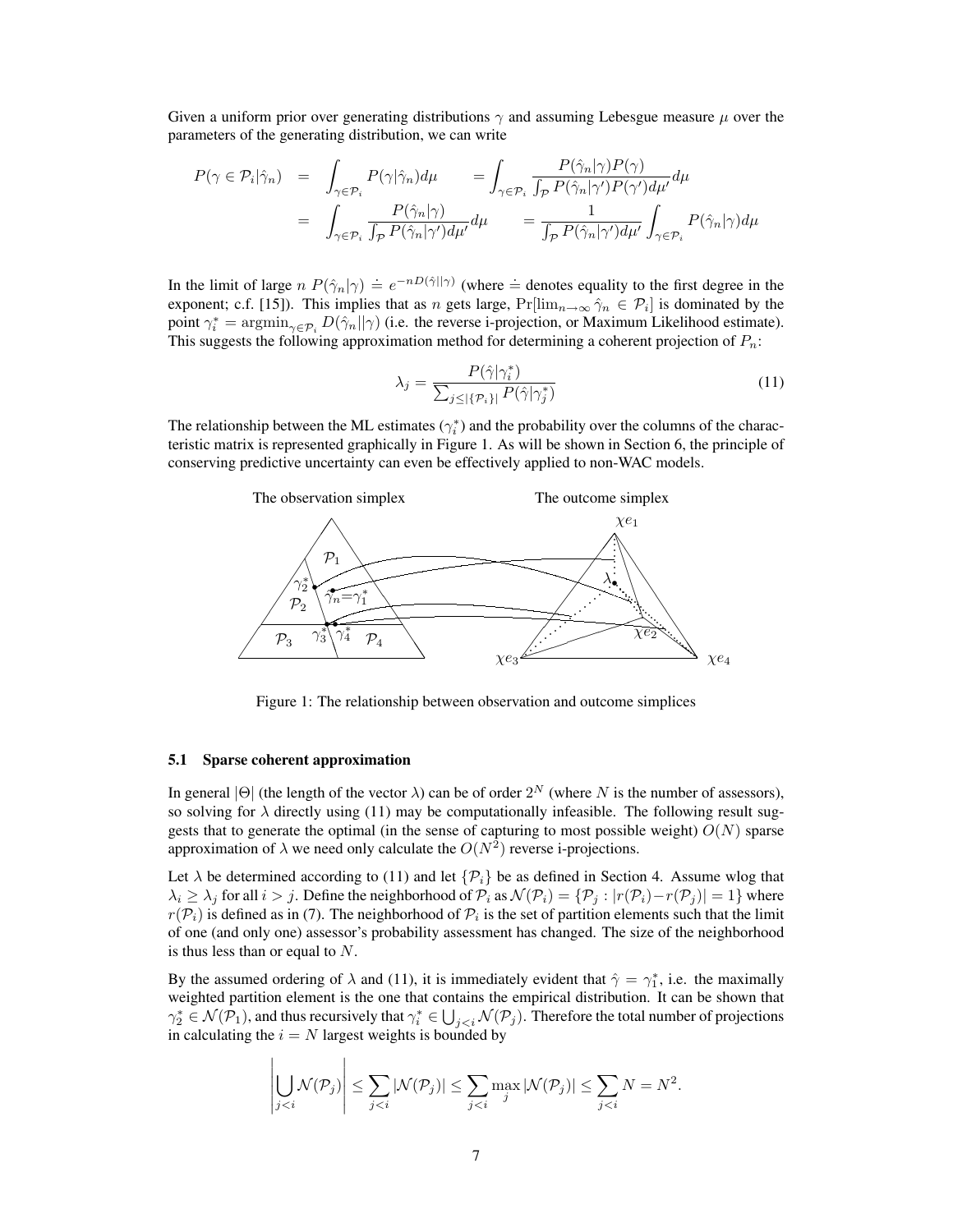# 6 Experimental Results

Consider a three-assessor situation with an identity characteristic matrix, i.e. each of three assessors estimates the probability that his unique outcome has occured knowing exactly one has occurred. Suppose each event is *a priori* equally likely, and a sequence of iid observations is generated with conditional probability  $p(z^i|A^i) = 0.4$  and  $p(z^{\bar{i}}|A^i) = 0.3$  (thus observation  $z^i$  is evidence that event  $A<sup>i</sup>$  has occurred). Optimal joint estimation results in the posterior distribution convergence regions shown in Figure 6(a). Marginal estimation introduces incoherent convergence regions (6(b)); but for well-calibrated models, the empirical distribution is exponentially unlikely to lie in an incoherent region. However, miscalibrated models  $(6(c))$  may lead to the true distribution lying in an incoherence region. WAC-approximation can ameliorate such miscalibration. The results of a



Figure 2: (a) Decision boundaries for optimal joint estimator; (b) Decision boundaries for marginal estimator; (c) Decision boundaries for miscalibrated observation model; (d) WAC approximation

Monte Carlo implementation of this miscalibrated estimation is shown in Figure 3. The top line (blue) shows the average error for accepting the posterior assessments generated by the miscalibrated observation models. The next line (green) corresponds to renormalization at each time step, equivalent to projecting the posterior into the coherent set with a divergence-based objective function. Next (red) shows the error generated by standard (L2) projection of the miscalibrated posterior into the coherent set. Finally, in cyan is shown the WAC approximation.



Figure 3: Comparison of mean-square errors as a function of the number of observations under four different estimation techniques

# 7 Conclusions

This paper has introduced the problem of *dynamic coherence* and analyzed it when the dynamics are induced by Bayes' rule. First, we demonstrated how under subjective event likelihood models (potentially unmatched to the true underlying distributions) Bayes' rule results in a partition over the observation probability simplex. Then we introduced two concepts of dynamic coherence: stepwise coherence and weak, asymptotic coherence. Next we suggested a principle of conservation of predictive uncertainty, by which observation-based incoherence can be mitigated (even in incoherent models). Finally, we briefly analyzed the computational impact of coherent approximation.